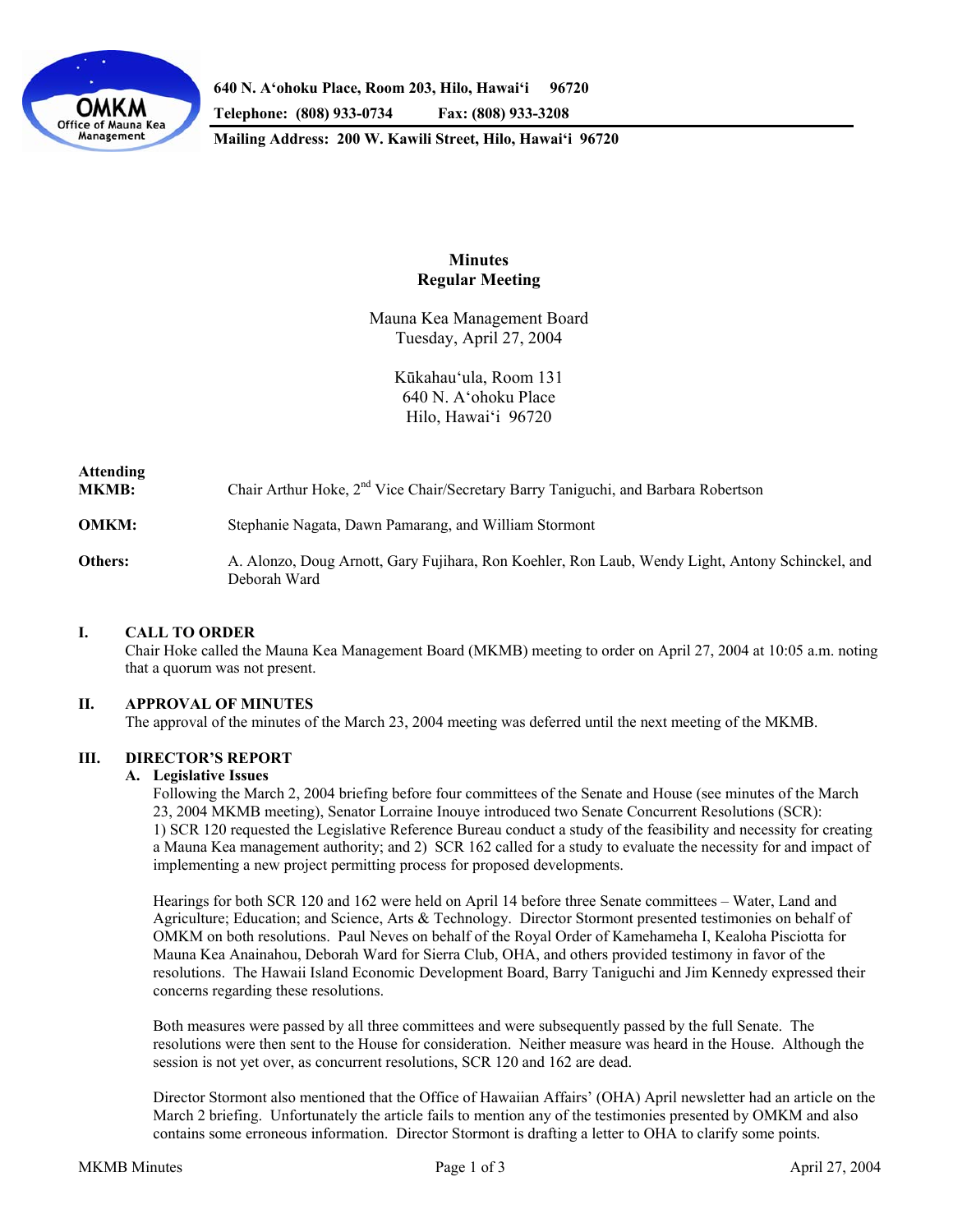A question was raised seeking clarification whether Paul Neves represented the Royal Order of Kamehameha I at the April 14 hearing. Was he speaking on his own behalf or for the Royal Order? Director Stormont replied Mr. Neves spoke on behalf of The Royal Order of Kamehameha and, according to Mr. Neves, was authorized to do so. Director Stormont further added that the office later received information from The Royal Order stating Mr. Neves was no longer authorized to speak on their behalf.

 Director Stormont then asked board members how they felt about written correspondence from the Board to the legislators regarding the roles of the Board, the Office, and Kahu Kū Mauna with respect to management of Mauna Kea, as well as addressing how management has shifted from IfA to OMKM and from UH Manoa to UH Hilo. Chair Hoke replied it would be something worthwhile doing. Director Stormont will draft something for the full Board to hear at a future meeting.

## **B. Request to General Counsel**

The University's General Counsel's office is reviewing the Office's inquiry regarding vicarious and personal liability for board members.

#### **C. Wēkiu Bug**

# Wēkiu Data Review

Associate Director Nagata reported on the office's efforts regarding the wēkiu bug. In an effort to continue survey work begun in 2002, in August 2003 OMKM convened a meeting of a group of scientists who previously worked on the bug to discuss research needs and priorities. At that meeting the Fish & Wildlife Service (FWS) indicated they are required to review all candidate species and asked the Office to convene a group of scientists to review all of the available data on the wēkiu bug. OMKM agreed to this request, and as a result, discussion on research needs was postponed until the review of the bug data is completed.

The group convened in September to review the data and it was decided a look at the raw data would be helpful. The committee reconvened in December. At this meeting, it was determined there were still sufficient threats that existed, human and as well as natural, that warrants the bug's listing as an endangered species. The FWS has determined that listing the wēkiu bug is warranted but precluded. That is, listing the bug as endangered is warranted, but there are other species waiting to be listed with higher priority.

#### Wēkiu and other Biological Research

Following the data review committee meetings, OMKM once again held a meeting to discuss research needs and priorities regarding the wēkiu bug and other biological research. At that meeting, it was determined that a candidate conservation agreement (CCA) for the wēkiu bug should be developed. Such an agreement would be a management plan that would involve all the stakeholders on the mountain. It was suggested that a course composed of graduate students develop a draft CCA.

The group again met last week to discuss further research for the wēkiu bug and other biological elements of Mauna Kea.

It was suggested that individuals outside of UH should also be involved in the development of the CCA. Associate Director Nagata explained that the UH course will be a directed studies class with Dr. Sheila Conant overseeing the students. They will be interfacing with our office and the Environment Committee as they develop the plan. The development of the CCA will require working with all the stakeholders and interested parties. Director Stormont added that Bishop Museum is currently an active part of this process.

Doug Arnott questioned whether the rising temperatures on Mauna Kea had been factored in the study and not just the impact of projects and buildings on Mauna Kea. Associate Director Nagata replied those factors would be looked at in future research. Director Stormont added that Dr. Brenner is recording average temperature as part of his pre-construction wēkiu bug monitoring project.

## **D. NASA/Keck Outrigger Telescope Project**

Ken Kumor and Carl Pilcher from NASA visited and provided updates on the status of the federal environmental impact statement (FEIS). NASA anticipates it will release a draft FEIS in June and hold public meetings the following month on the Big Island and Oahu. Following the issuance of the draft FEIS, there will be a 45-day comment period. NASA will send copies of the draft to everyone who requests a copy as well as to every public library in the state.